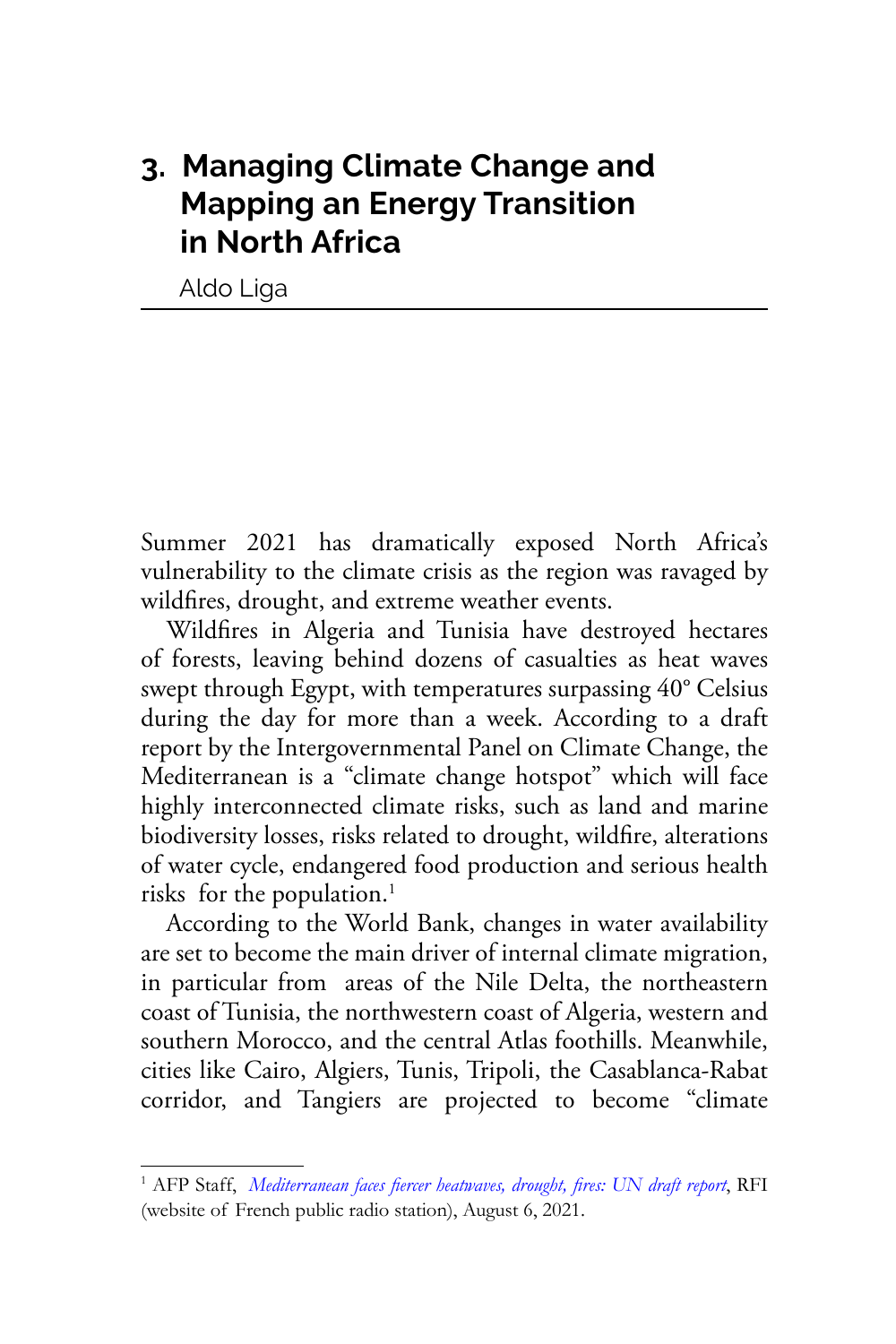in-migration hotspots,"2 as water scarcity or sea-level rise elsewhere drive people toward them.

Against this backdrop, tackling global warming is of the utmost importance for the security and prosperity of the region: key actions include changing the path of economic development and undertaking a structured effort toward a clean energy transition, which is part of climate change adaptation measures. This process, which is slowing developing across the region, is not devoid of significant internal political and socioeconomic implications. It also has a strong impact on the external projection of the countries of the region, redefining their commercial relations and foreign policies.

In North Africa, the penetration of renewable energy is very limited compared to its potential, which is largely untapped. Nonetheless, renewable electricity has grown more than 40% over the last decade, driven by the expansion of wind, solar photovoltaic (PV), and solar thermal power.<sup>3</sup> This transition to renewable energy sources is at an early stage in North Africa (and in some cases feel more like political rebranding rather than a structural package of reforms), yet the development and implementation of strategies are emerging as useful tools in understanding current and future political scenarios in the region.

The first section focuses on the promotion of an energy transition in North African states; the second analyzes the role of foreign countries and international companies in sustaining local pathways to this transition and the broader implications in geopolitical terms; and the third will speculate on how the energy transition could result in growing regional interconnections and economic integration.

<sup>2</sup> The World Bank, *[Millions on the Move in Their Own Countries: The Human Face of](https://www.worldbank.org/en/news/feature/2021/09/13/millions-on-the-move-in-their-own-countries-the-human-face-of-climate-change) [Climate Change](https://www.worldbank.org/en/news/feature/2021/09/13/millions-on-the-move-in-their-own-countries-the-human-face-of-climate-change)*, September 13, 2021.

<sup>3</sup> International Energy Agency (IEA), *[Clean Energy Transitions in North Africa,](https://www.iea.org/reports/clean-energy-transitions-in-north-africa)* Country Report, October 2020.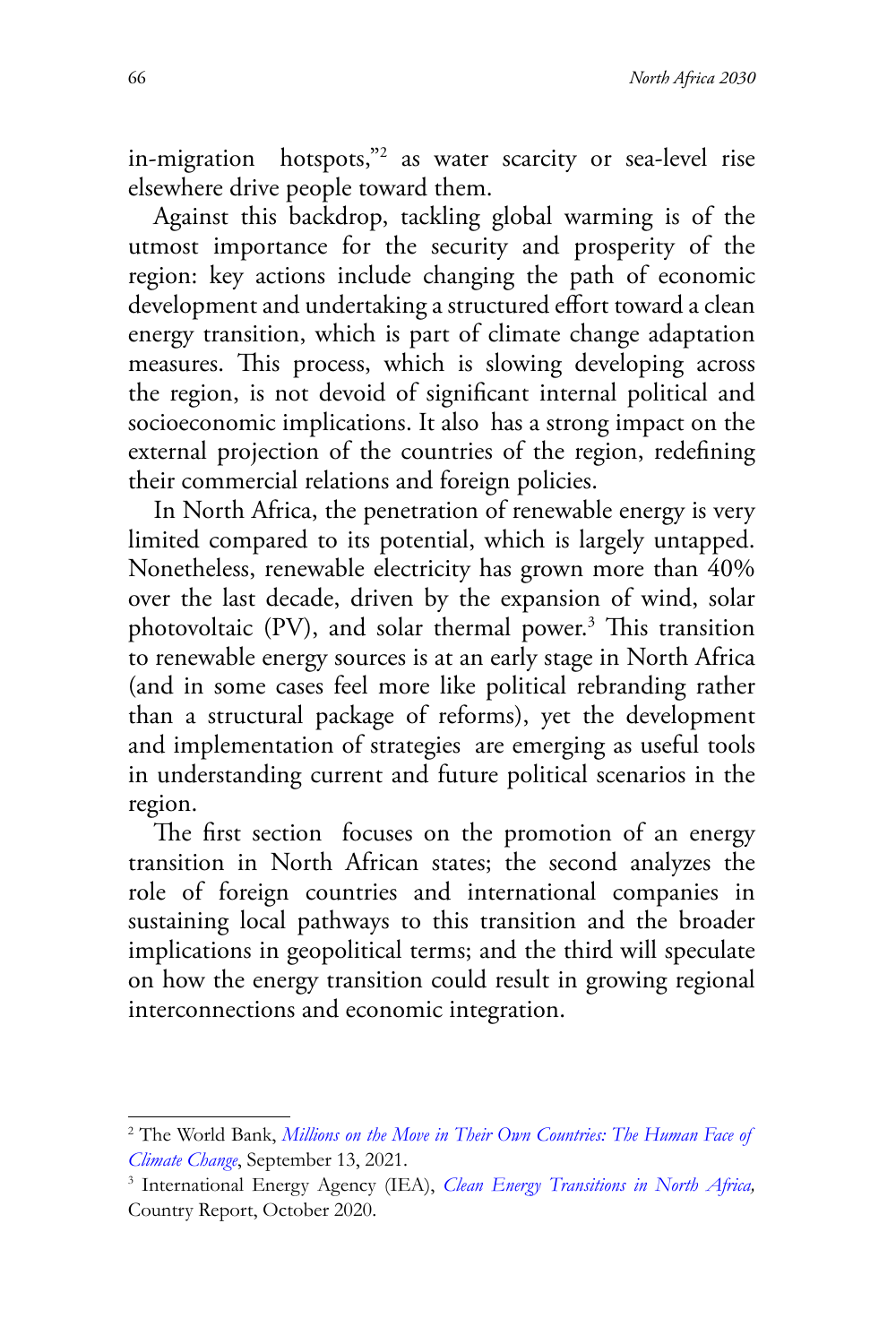## **Energy Transition in North Africa: Policies and Implementation**

From an energy perspective, North Africa is a very diverse region. Tunisia and Morocco are heavily dependent on energy imports, Algeria and Libya are net energy exporters, and Egypt has emerged as a major natural-gas exporter in recent years. The five countries of the region have different energy mixes and different sources of electricity generation. This implies that the path toward a clean energy transition has a different impact on each country, depending on the importance of the energy sector for the domestic socioeconomic equilibrium, the impact of the volatility of fossil-fuel prices and the role of energy imports , and the composition of their respective energy mixes.

All the countries are experiencing a strong increase in internal energy demand, due to economic growth, population growth, and rapid urbanization. The fundamental priority of the energy policies of each North African country is increasing its power-generation capacity: energy security drives policies and investments.4

For oil-importing countries, the energy transition is crucial to diversifying the domestic energy mix, reducing dependency on external suppliers, and mitigating vulnerability to price shocks. For oil-exporting countries that are highly dependent on export revenues, the energy transition could help to satisfy growing internal demand, thus increasing availability of resources for exports.

Rabat and Cairo : North African leader of the transition

Morocco and Egypt are the North African leaders of the energy transition, both in terms of installed capacity from renewable sources and being proactive in promoting a clean-energy transition within and outside their borders.

<sup>4</sup> S. Duygu Sever, *[Accelerating the Energy Transition in the Southern Mediterranean](https://www.ifri.org/en/publications/editoriaux-de-lifri/edito-energie/accelerating-energy-transition-southern-mediterranean),* French Institute of International Relations (IFRI), Editoriaux de l'Ifri, September 2019.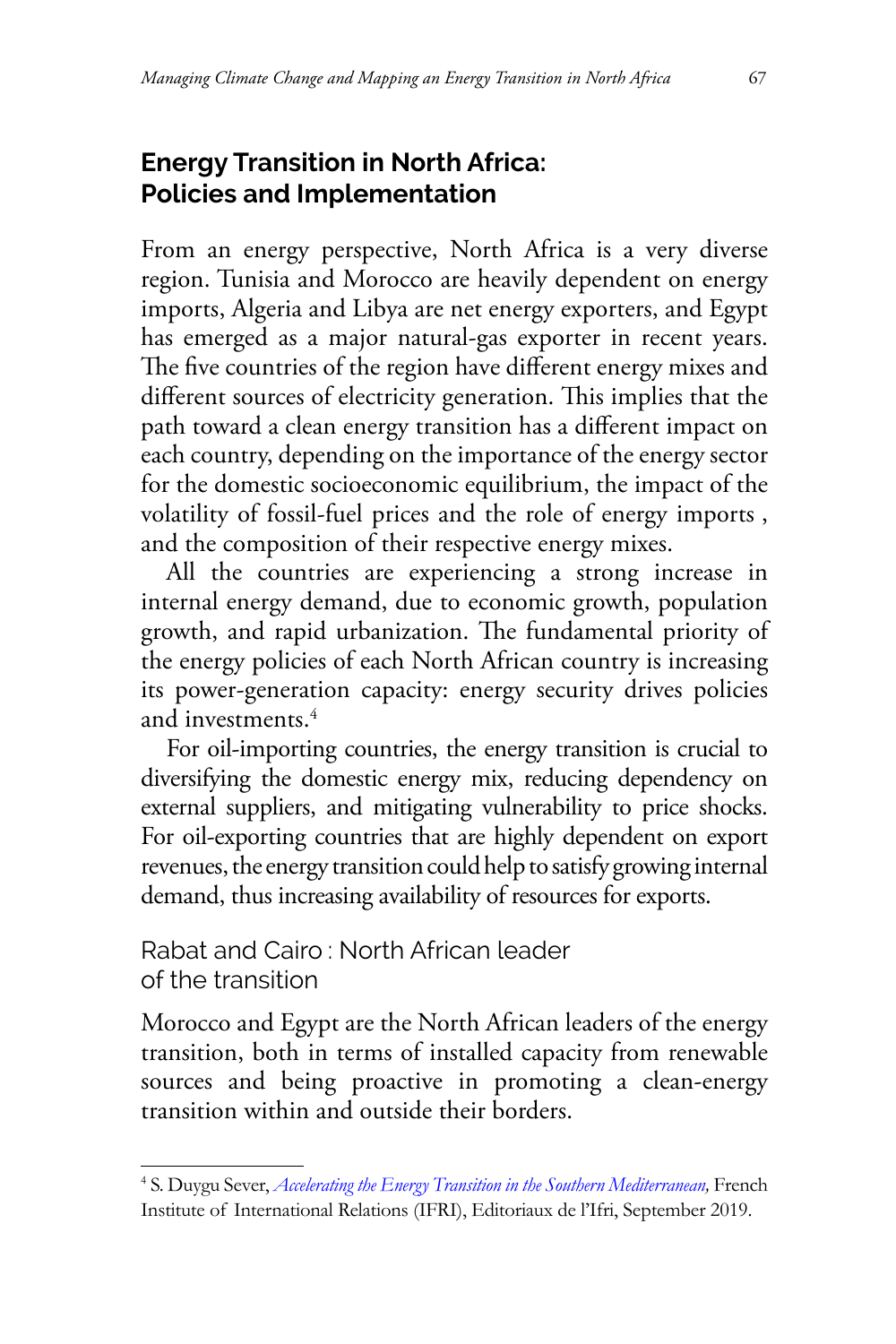Morocco imports more the 90% of its energy supplies. Its energy mix is essentially met by the use of fossil energy sources (mainly oil and coal), and new coal-fired power plants have been recently opened or are planned. Nevertheless, the country has identified in the energy transition a strategic axis of development, benefiting from political support at the highest level.

In 2009, Rabat adopted its National Energy Strategy with the ambition of reaching 42% of the total installed power capacity coming from renewable energy in 2020. This goal has recently been updated to 52% by 2030. Today, 31% of its electricity capacity comes from renewable energy, one of the highest percentages among the countries of the entire MENA region.

The Noor Power Station, a solar-power complex based on a concentrated solar and photovoltaic system that is located near Ouarzazate, is the symbol of the Moroccan strategy for the energy transition. It entered into operation gradually, beginning in 2016, and once completed will produce a total of 582 megawatts (MW). With its 300 MW of capacity, the wind plant of Tarfaya is one of the biggest on the continent.

Rabat has reaffirmed its commitment to the Paris Agreement, presenting an ambitious revision of its nationally determined contributions (NDCs) to reduce greenhouse gas emissions by 45.5% by 2030. The monarchy aspires to be the regional leader in the struggle against climate change: Marrakech has hosted two United Nations Climate Change conferences, in 2001 (COP7) and 2016 (COP22).

The country established a comprehensive set of institutions to facilitate the promotion of clean energy sources: the Moroccan Agency for Solar Energy (MASEN), now Moroccan Agency for Sustainable Energy; the National Electricity Regulatory Authority of Morocco (ANRE); the Institute for Research on Solar Energy and New Energies (IRESEN); and the Moroccan Agency for Energy Efficiency (AMEE).

Egypt, with an installed capacity of 5.9 gigawatt (GW) from renewable sources, has the most renewable energy capacity in the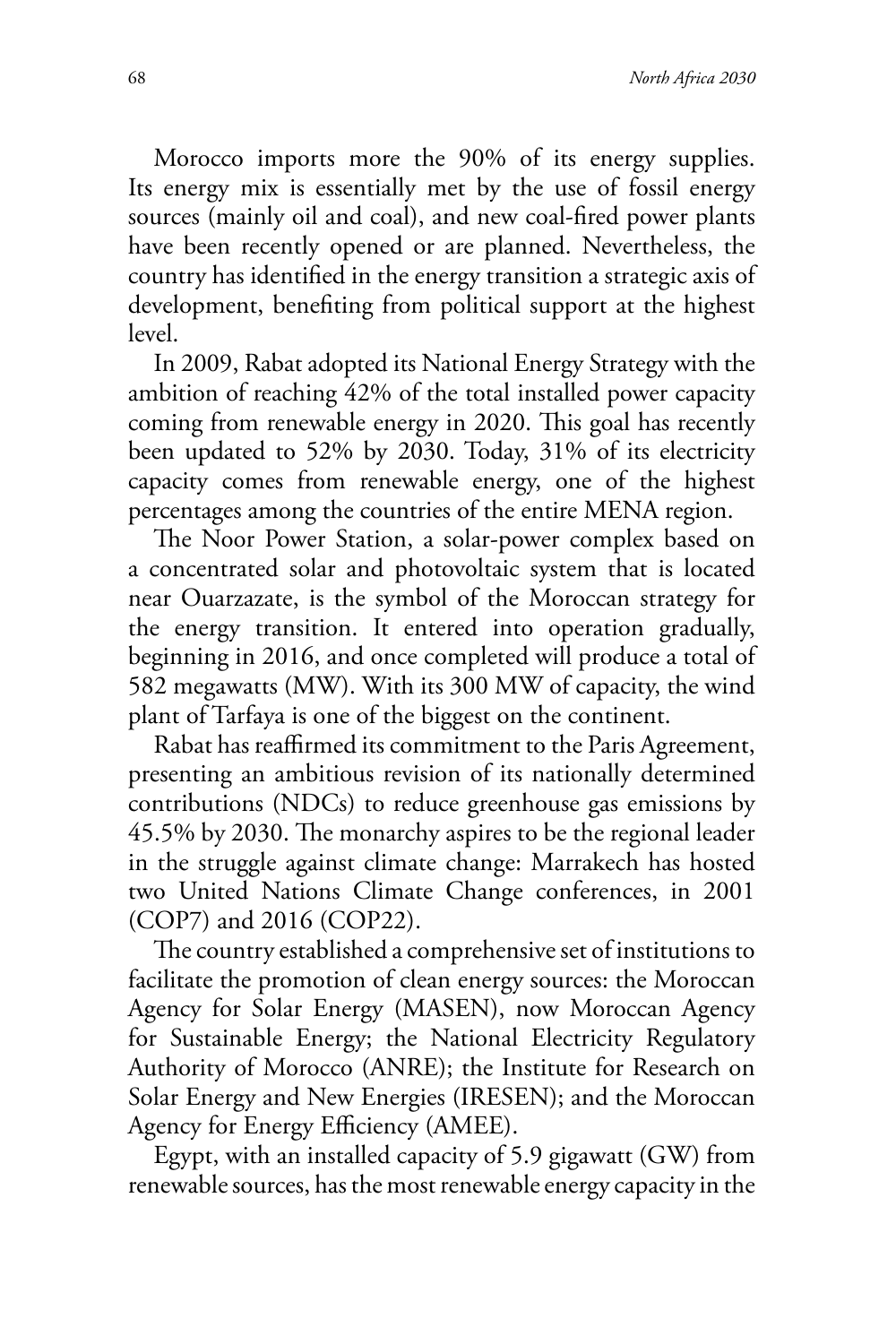region and the second most-developed strategy for the energy transition, after Morocco. Cairo emerged as a regional energy leader in recent years, following the 2015 discovery of the Zohr natural gas field by Eni SpA, an Italian energy company. With its 850 billion cubic meters of gas, Zohr is the largest eastern Mediterranean gas field, and its discovery marked the advent of Egypt's energy self-sufficiency. Exporting surplus natural gas to neighboring countries is an essential piece of the Egyptian strategy to become a regional energy hub.

In 2015, the country launched its 2035 Integrated Sustainable Energy Strategy, with the aim of producing 20% of its electricity from renewable sources by 2022 and 42% by 2035, for a total of 61 GW of installed capacity from renewables.

Renewable energy currently accounts for only 10.1% of Egypt's power production capacity, with hydropower accounting for over three-quarters of the total.<sup>5</sup> The Benban Solar Park, a major infrastructure project under construction near the southern city of Aswan, will produce 1.8 GW and is deemed the largest African PV solar park. It will consist of about forty solar plants, developed by more than thirty foreign companies from twelve countries, and will supply power to more than two million households. Ras Ghareb wind farm, with its 262.5 MW of power capacity, is the biggest in the country.

As part of the growing attention Egypt is paying to the energy transition, the country will host the next United Nations Climate Change Conference (COP27), set to be held in Sharm el-Sheikh in November 2022. It will be the occasion to measure the regional influence of the country in the struggle against global warming.

It is worth mentioning that Egypt will be the first North African country using nuclear energy for its power production, with the El Dabaa plant (developed by Russia's state-owned Rosatom) set to be in service by 2030.

<sup>5</sup> M. Tanchum, *[Egypt's Prospects as an Energy Export Hub Across Three Continents](https://www.ispionline.it/en/pubblicazione/egypts-prospects-energy-export-hub-across-three-continents-27408)*, ISPI Commentary, ISPI, September 24, 2020.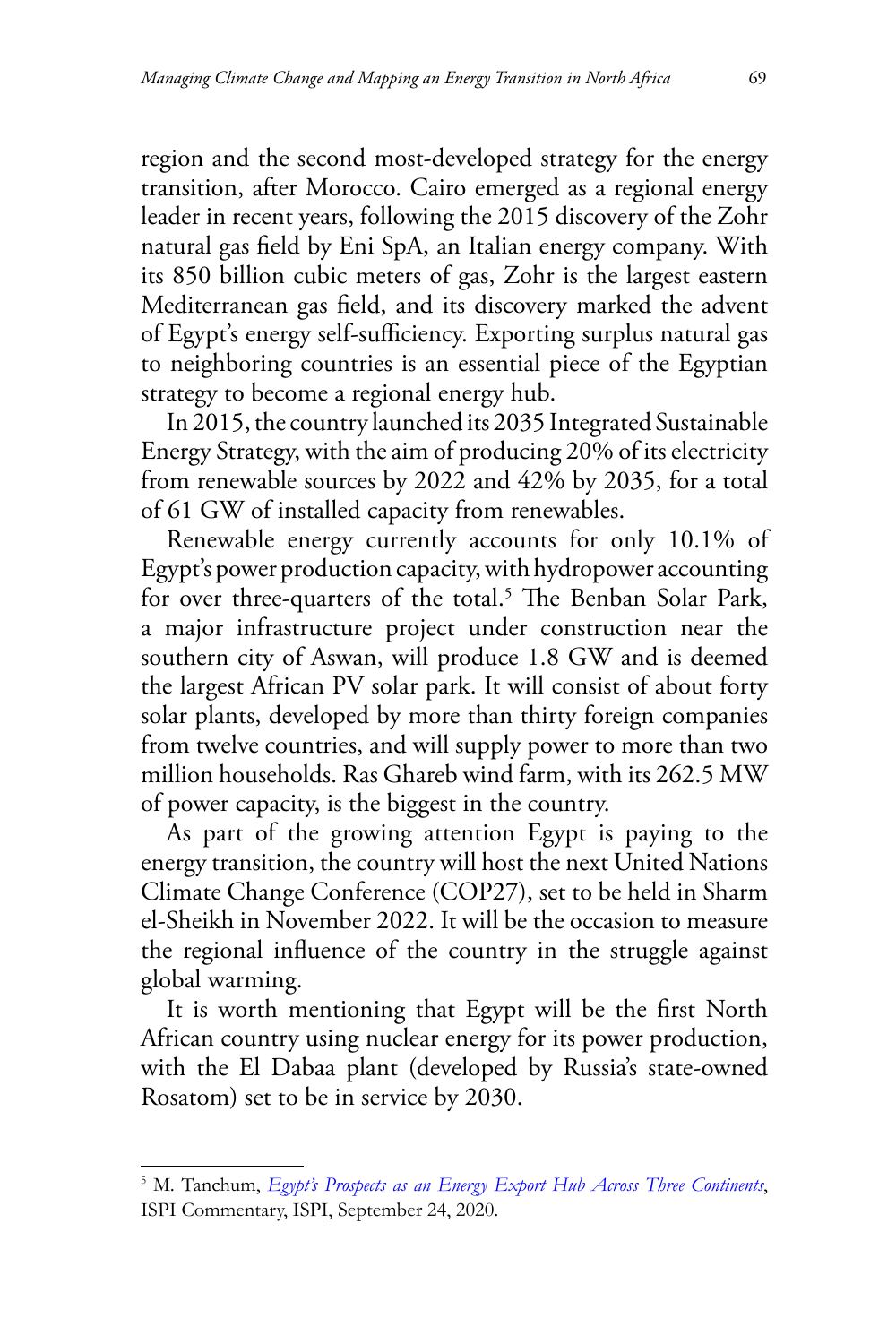In both Morocco and Egypt the deployment of solar, concentrating solar-thermal power, and wind technologies has been linked to their employment strategies: the goal of diversifying the energy mix is connected with the necessity to mitigate high youth unemployment. Morocco aimed to create jobs in project management, installation, construction, operation, and maintenance activities, and has reached a 32% local integration rate for the Noor I solar power-plant project. Egypt's government established employment quotas through local content requirements. In 2018, Egyptian manufacturers produced half of the components used in the country's wind farms.<sup>6</sup>

#### Algeria, Tunisia, and Libya: The slow path of transition

Much like Morocco and Egypt, the other North African countries have developed strategies to promote renewable energy in their power generation, but the process toward clean energy has been undertaken with less emphasis and new projects experience delays in their entry into operation.

In Algeria, economic diversification is crucial to ensure a sustainable future, yet the energy transition has only recently attracted meaningful political attention. This is also due to the so-called volatile volatility of energy crises: when oil prices drop, impacting energy revenues and endangering the fragile social equilibrium of a country, the political discourse focuses on the importance of reforming the energy sector; when prices go up, the question fades to the background. The energy transition is quite urgent in Algeria given its rentier state configuration, dependence on exports for fiscal revenues, government spending needs, and fast-growing domestic energy consumption. Notably, the country's energy industry is one of the most polluting in the world in terms of the methane intensity of oil and gas production and gas flaring.7

<sup>6</sup> S. Côté, *[Renewable Energy and Employment: The Experience of Egypt, Jordan and](https://www.kapsarc.org/research/publications/renewable-energy-and-employment-the-experience-of-e-egypt-jordan-and-morocco/) [Morocco](https://www.kapsarc.org/research/publications/renewable-energy-and-employment-the-experience-of-e-egypt-jordan-and-morocco/)*, King Abdullah Petroleum Studies and Research Center (KAPSARC), November 2019. doi: 10.30573/KS--2019-DP69

<sup>7</sup> L. Baccarini et al., *Les enjeux énergétiques en Afrique du Nord: Algérie, Libye, Égypte*, Observatory for the Security of Energy Flows and Materials (in coordination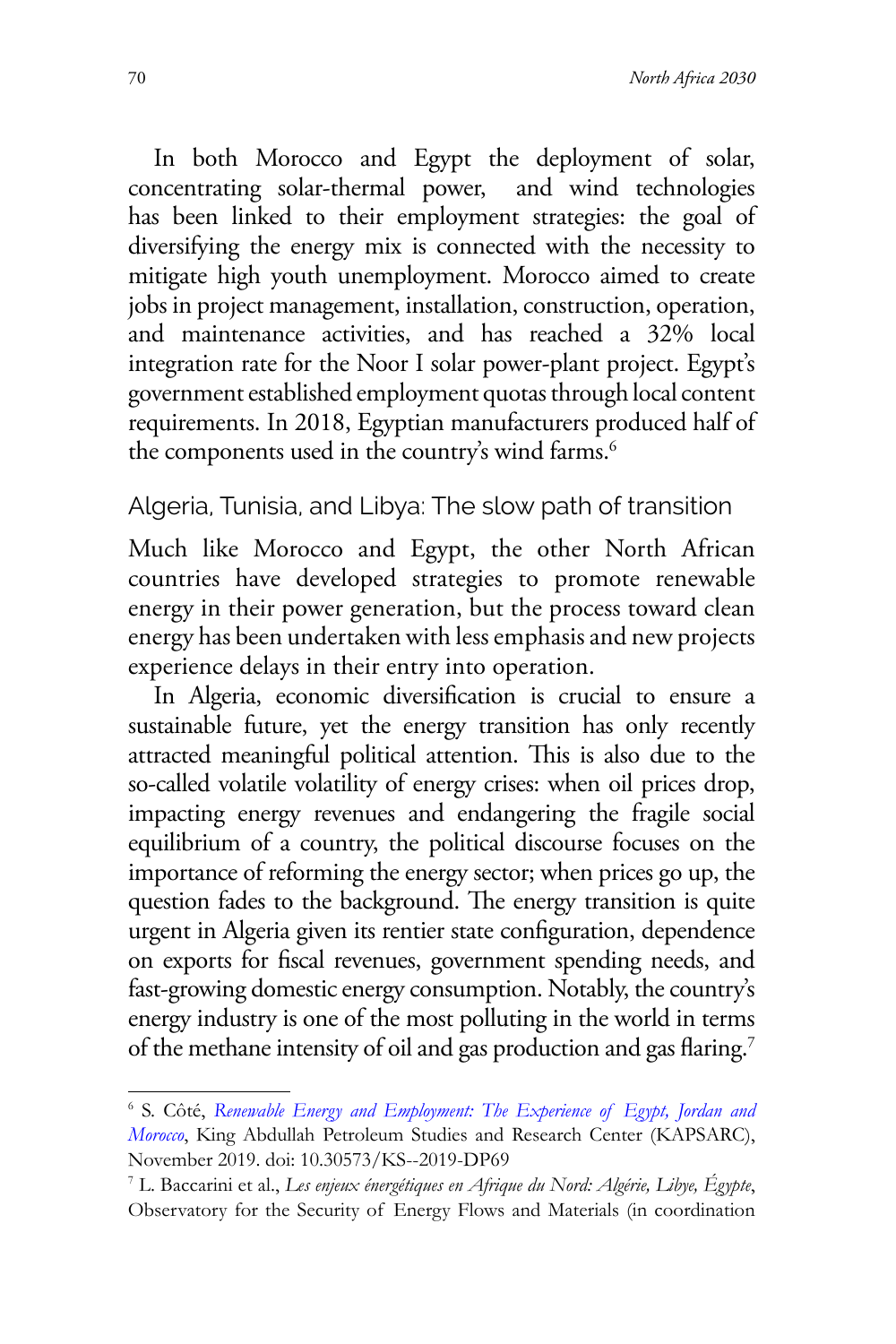Algiers created its first energy-transition plan in 2011 and updated it in 2015. Known by its acronym, Pneree (for *Programme national dédié au développement et la promotion des énergies renouvelables et de l'efficacité énergétique*), the ambition is to reach 40%t of power production from renewable energy before 2030. In 2020, the government launched the National Program for Energy Transition (PNTE) and created a ministry for energy transition. The PNTE aims to reach 4,000 MW of renewable energy before 2024 and 16,000 MW before 2035. At the moment, the country has 686 MW of installed renewable capacity. The most important infrastructure is located in Hassi R'Mel (hybrid gas-solar), Ouargla and Ghardaïa (solar), and Kabertene (wind). Construction on a complex (Tafouk 1) that will allow the country to reach the 2024 target has not yet begun.

In Tunisia, the Renewable Energy Action Plan 2030 was adopted in 2015 and set a target of 30% of electricity production through renewable energy before 2030. The goal is quite ambitious, since the current share of renewable electricity capacity is around 6% (the rest of electricity is produced by natural gas). The country has three wind farms and one solar power plant, built in 2019.8

Due to Libya's protracted situation of conflict, the nation has not implemented a comprehensive strategy on energy transition. In 2012, before the outbreak of the civil war, the government approved the Libya Renewable Energy Strategic Plan 2013-2025, with the aim of achieving a 7% renewable energy contribution to the electric energy mix by 2020 and 10% by 2025. The Renewable Energy Authority of Libya has

with the Institute of International and Strategic Relations (French acronym, IRIS), in a consortium with Enerdata and Cassini, under contract to the General Directorate of the French Ministry of the Armed Forces), Report no. 8, June 2021.

<sup>8</sup> A. Bennis, *[Power surge: How the European Green Deal can succeed in Morocco and](https://ecfr.eu/publication/power-surge-how-the-european-green-deal-can-succeed-in-morocco-and-tunisia/#:~:text=By encouraging European investment in,projects in Morocco and Tunisia.) [Tunisia](https://ecfr.eu/publication/power-surge-how-the-european-green-deal-can-succeed-in-morocco-and-tunisia/#:~:text=By encouraging European investment in,projects in Morocco and Tunisia.)*, Policy Brief, European Council on Foreign Relations (ECFR), January 26, 2021.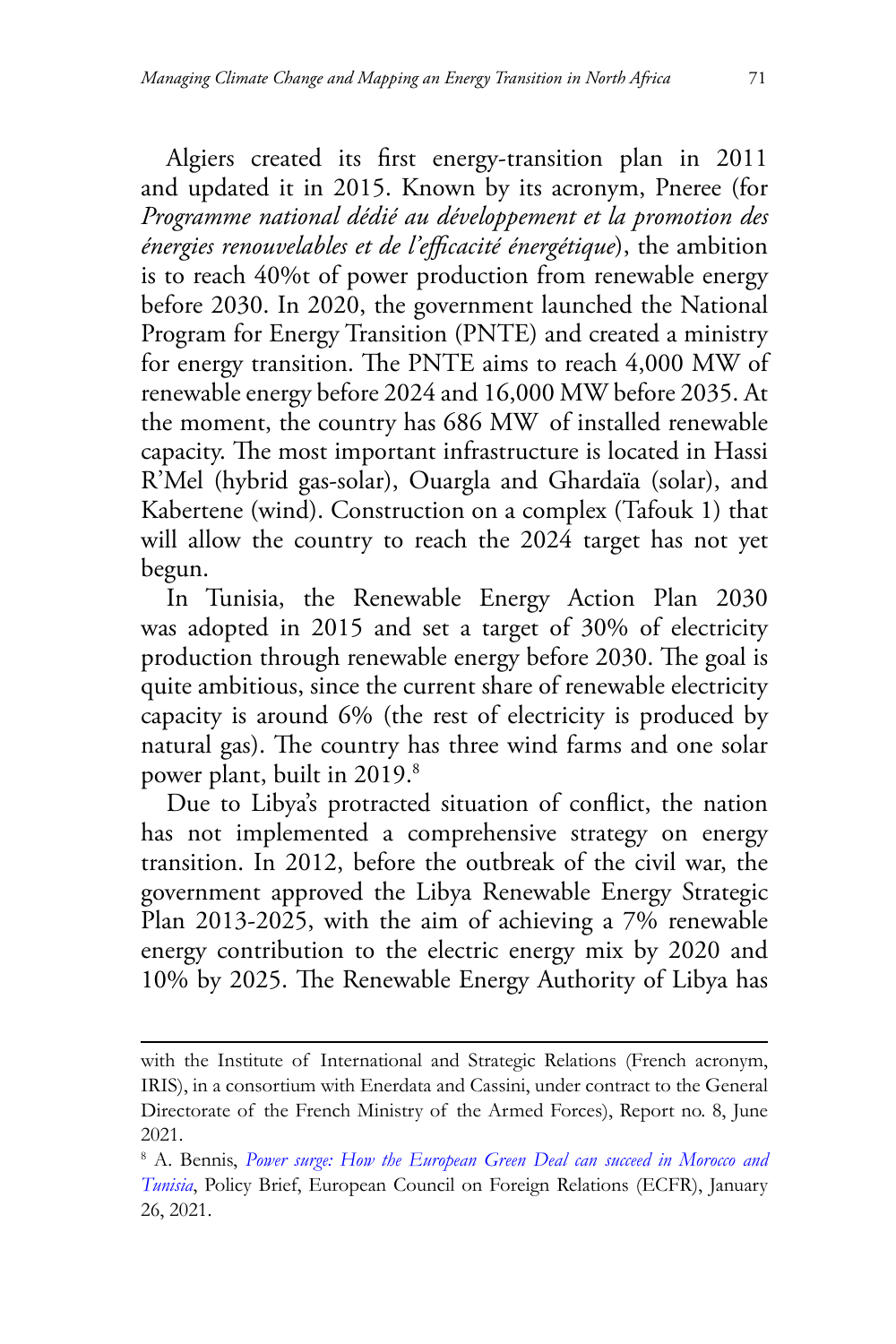recently presented its Strategic Plan for Renewable Energies, 2018-30, setting the target of reaching 6.6 GW of renewable capacity by 2030. In June, Abdul Hamid Dbeibah, prime minister of the Government of National Unity (GNU) , agreed to refer the Paris Agreement to the House of Representatives for ratification, which definitively approved it in September.

| Country | Renewable<br><b>Energy Share</b><br>of Electricity<br>Capacity $(\% )$ | <b>Total Renewable</b><br><b>Energy</b><br>(MW) | Solar<br>Energy<br>(MW) | Wind<br><b>Energy</b><br>(MW) |
|---------|------------------------------------------------------------------------|-------------------------------------------------|-------------------------|-------------------------------|
| Algeria | 2.8%                                                                   | 686                                             | 448                     | 10                            |
| Egypt   | 10.1%                                                                  | 5 9 8 0                                         | 1694                    | 1375                          |
| Libya   | $0.0\%$                                                                | 5                                               | 5                       | $\Omega$                      |
| Morocco | 30.9%                                                                  | 3447                                            | 734                     | 1405                          |
| Tunisia | 6%                                                                     | 401                                             | 95                      | 2.44                          |

Tab. 3.1 – Renewable Ebergy in North Africa

Every country of the region has approved specific provisions for a clean energy transition, although implementation has been delayed. In addition to this, most of the approved energy policies are supply-side driven, while demand-side measures and energy efficiency could play a crucial role in reducing consumption, especially in the transportation, housing, and industrial sectors.9

The suppression of energy subsidies is key to promoting energy efficiency. Morocco has gradually phased out its system of fossil fuel subsidies . Elsewhere in the region, subsidies in 2020 accounted for gross domestic product (GDP) of 2.2% in Egypt, 5.8% in Algeria and 15% in Libya.

<sup>&</sup>lt;sup>9</sup> S. Duygu Sever (2019).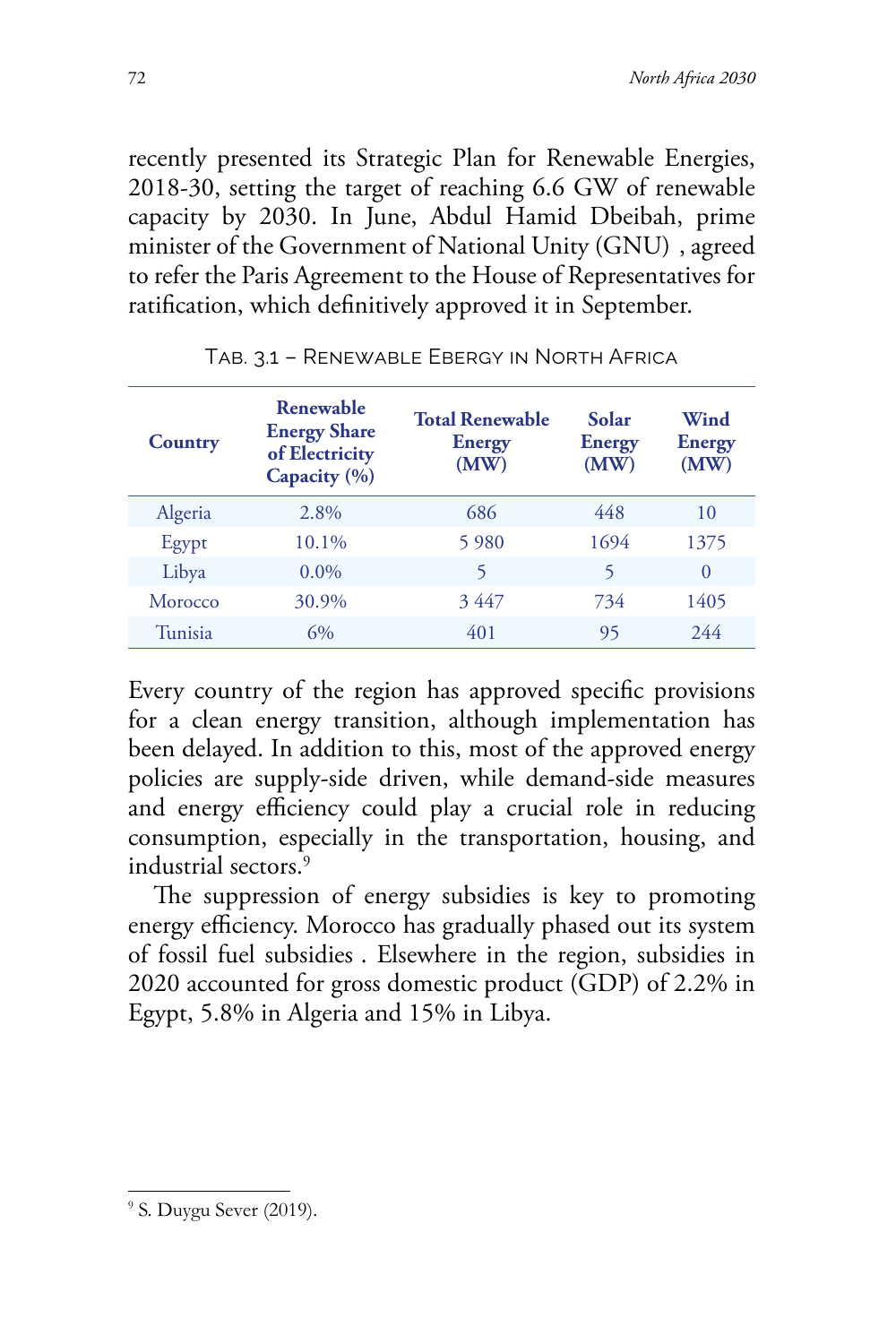#### **Energy Transition and Climate Diplomacy**

The speed in implementing energy-transition strategies will have an impact on a number of sensitive questions for the future of the area: economic diversification, industrial development, the labor market, and its vulnerability to the threats of climate change.

The energy transition also will affect North Africa's place in the world: the international standing of nations, their foreign policies, and regional ambitions. At the same time, the untapped potential of renewable energy in North Africa and its local markets are at the center of the commercial policies of other interested parties such as the European Union (EU), the Gulf countries, and China.

The EU is the top trade partner of North African countries, and major European energy companies are active in the development of the energy transition in the region.

Within the EU, Germany has developed a comprehensive strategy to promote the green transition. Berlin launched specific bilateral energy partnerships with Algeria, Morocco, and Tunisia, showing the extent to which technical and development assistance, intergovernmental policy dialogue, and privatesector involvement are at the center of German influence in the Mediterranean. The most advanced partnership has been established with Morocco and is focused on the development of renewable energy sources and efficient energy technologies, as well as on green hydrogen production. Egypt and Germany established the Cairo Climate Talks (CCT) in 2011 with the aim of fostering cooperation between Egyptian and German policy makers, businesses, the scientific community, and civil society in the field of energy and environment.

Far from being a technical issue, energy transition is a field where foreign policy could play a crucial role, facilitating or interfering with its development. For instance, energy bilateral cooperation between Morocco and Germany was suspended last May due to the diplomatic crisis that arose between the two countries after Germany's request for a UN Security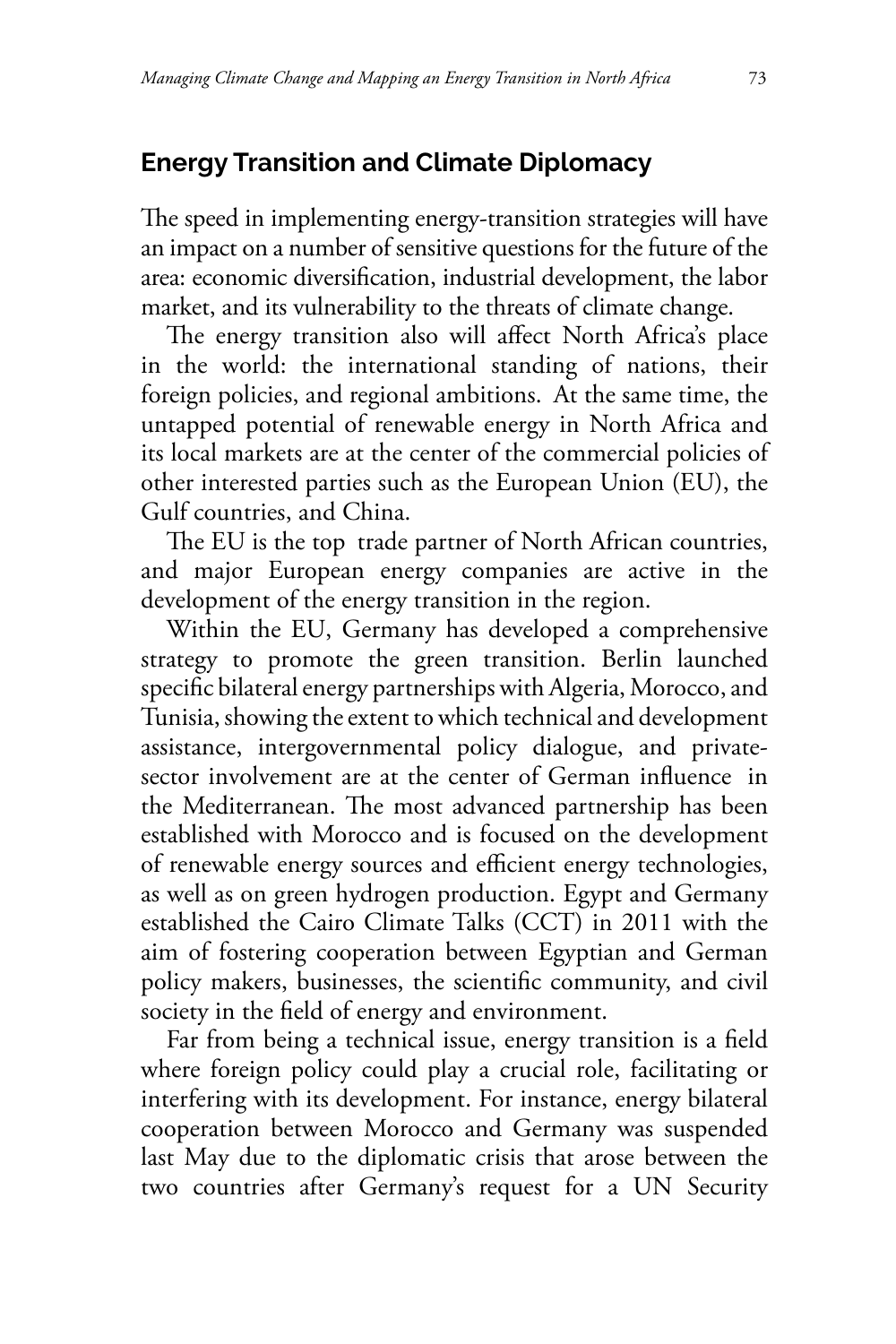Council meeting on the status of Western Sahara.10 Berlin's request followed the December 2020 US decision to recognize Moroccan sovereignty over lands identified by the United Nations as a "non-self-governing territory," which came amid the Trump administration's brokering of the normalization of relations between Morocco and Israel. 11 The diplomatic crisis between Berlin and Rabat may incur a high cost for Morocco, given the  $\epsilon$ 1.4 billion it receives in development cooperation . $^{12}$ 

At the same time, normalization of relations with Israel will probably result in much narrower cooperation on clean energy: in January 2021, green technologies and renewable energy industries were identified as industrial sectors with high potential for the Morocco-Israel partnership.<sup>13</sup> This is an interesting example of the interplay between energy transition, foreign policy and regional ambitions.

Energy transition is an emerging piece of the Morocco's Africa policy: the country hosted the first Africa Action Summit on the sidelines of COP22 and established a Coalition for Sustainable Energy Access with Ethiopia (CSEA).

Gulf countries are increasingly active in the North African energy transition, mainly in Egypt, their major ally in the region. ACWA Power, partly owned by the Saudi Arabian government, has backed significant projects in Egypt, such as the Kom Ombo solar plant, a 200-MW complex. Riyadh has recently launched a Middle East Green Initiative, with the purpose of transforming the country into "a global leader in forging a greener world."14

<sup>&</sup>lt;sup>10</sup> *News Wires*, ["Morocco Recalls Ambassador in Germany over Western Sahara](https://p.dw.com/p/3t4kb.)", Deutsche Welle (website of Germany's international broadcaster), May 7, 2021.

<sup>&</sup>lt;sup>11</sup> J. Mundy, "[The U.S. Recognized Moroccan Sovereignty over the Disputed](https://www.washingtonpost.com/politics/2020/12/11/us-recognized-moroccan-sovereignty-over-disputed-western-sahara-heres-what-that-means/) [Western Sahara: Here's What That Means](https://www.washingtonpost.com/politics/2020/12/11/us-recognized-moroccan-sovereignty-over-disputed-western-sahara-heres-what-that-means/)", *Washington Post*, December 11, 2021; and A. Gearan et al., ["Morocco and Israel to Establish Diplomatic Relations with](https://www.washingtonpost.com/world/middle_east/israel-morocco-diplomatic-ties/2020/12/10/e9122db2-3b06-11eb-aad9-8959227280c4_story.html.) [U.S. Backing](https://www.washingtonpost.com/world/middle_east/israel-morocco-diplomatic-ties/2020/12/10/e9122db2-3b06-11eb-aad9-8959227280c4_story.html.)", *Washington Post*, December 10, 2021.

<sup>12</sup> F. Peregil, E.G. Sevillano, "[La tensión por el Sáhara Occidental deja en el aire](https://elpais.com/internacional/2021-06-18/la-tension-por-el-sahara-occidental-deja-en-el-aire-la-ayuda-al-desarrollo-de-berlin-a-rabat.html) la ayuda al desarrollo de Berlín a Rabat", *El País,* [June 18, 2021.](https://www.mapnews.ma/en/actualites/economy/morocco-israel-sectors-high-partnership-potential-identified-ministry) 13 "Morocco-Israel: Sectors with High Partnership Potential Identified", *Agence* 

*Marocaine de Presse*, December 28, 2020.

<sup>14</sup> K. Elgendy, *[Competition hots up for climate leadership in MENA](https://www.chathamhouse.org/2021/05/competition-hots-climate-leadership-mena)*, Expert Comment,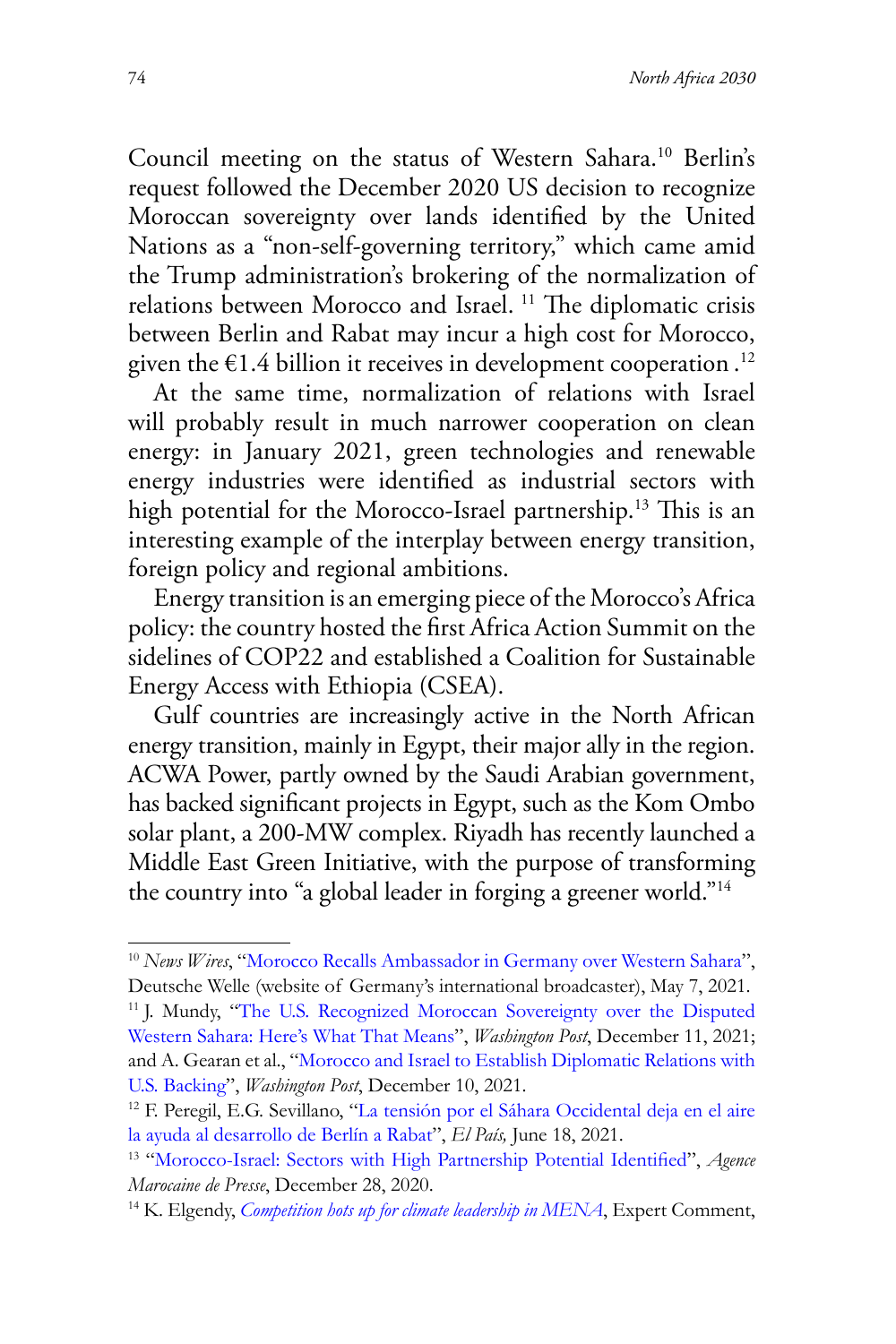The United Arab Emirates are competing with Riyadh for climate leadership in the MENA region. AMEA Power will develop a 500-MW wind project in the Gulf of Suez and a 500- MW solar PV scheme in Aswan governorate in Egypt. Another Emirati energy firm, TAQA, announced in March that by the end of the decade more than 30% of its power generation would come from renewable sources.15 The company plans to expand its renewables portfolio and electricity assets in Morocco, where it is the largest private electricity producer. Masdar, headquartered in Abu Dhabi, is part of a consortium which is developing the Noor Midelt Phase 1, a multi-technologies solar power plant which will have a total installed capacity of 800 MW. Ministries from Egypt and Morocco recently took part in the UAE Regional Dialogue for Climate Action.

China is another important player in North Africa's energy transition. In the past twenty years, Beijing has increased its presence in the region in terms of trade and investment. After the Beijing visit of Moroccan King Mohammed VI in May 2016, strong cooperation was established between the two countries. China has invested in the Moroccan energy transition, with the Shandong Electric Power Construction Corp. involved in the construction of the Noor solar complex. In the north of Morocco, state-owned China Communications Construction Co. and its subsidiary, China Road and Bridge Corp., is financing the Mohammed VI Tangier Tech City, which will host food industries and automotive, aeronautical, renewable energy, chemical, and textile production plants. In Egypt, China Gezhouba Group is investing in the construction of a 500-MW solar power.16

Chatham House, May 10, 2021.

<sup>15 &</sup>quot;[UAE energy firm TAQA plans to expand its renewables portfolio](https://www.reuters.com/article/taqa-strategy-int-idUSKBN2BG0RI)", *Reuters*, March 24, 2021.

<sup>16</sup> M. Forough, *[Towards Sustainable China-MENA Relations in the Renewable Energy](https://leidenasiacentre.nl/10655-2/) [Sector](https://leidenasiacentre.nl/10655-2/)*, Leiden Asia Centre, September 2021.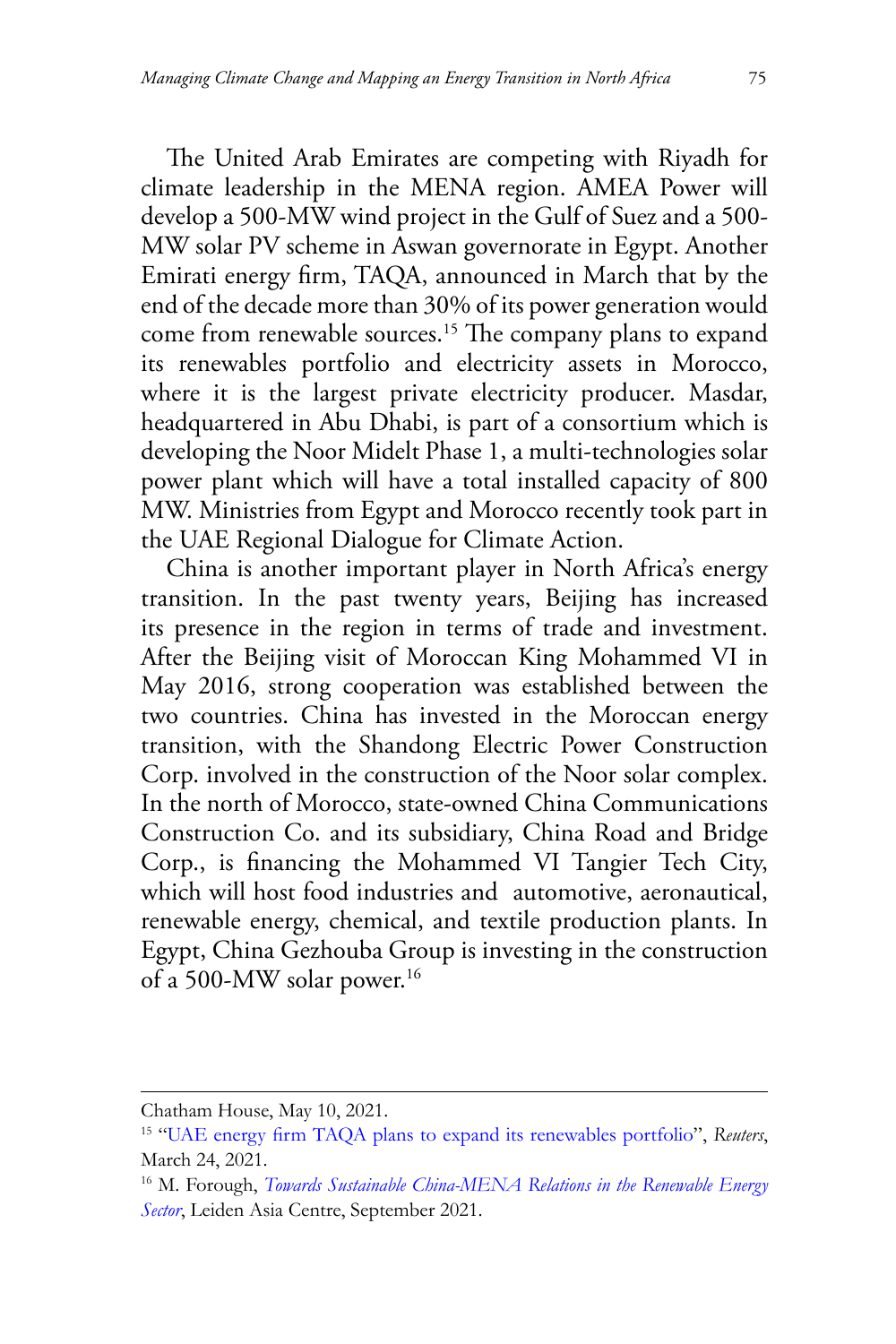### **Can the Transition Foster Regional Economic Integration?**

North Africa stands in a strategic position at the crossroads of trans-Mediterranean and trans-African human and commercial flows. However, the region has one of the lowest levels of regional economic integration in the world: the lack of connectivity is a major obstacle for the future prosperity of the area.

In this respect, the energy transition could open new opportunities for sustainable economic growth and regional integration, establishing new connections and serving as an essential vector of political transformation. Energy infrastructure between North African countries and their European and sub-Saharan partners, transporting, for example, green hydrogen or electricity produced through renewable sources, could boost the green economic transition in the different regional subsystems – with positive spillover in terms of economic diversification, employment opportunities, political dialogue, and regional integration.

The latter could be highly consequential for North Africa, which is one of the world's most susceptible regions to global warming. Regional integration of energy infrastructure can decrease vulnerability to the consequences of climate change and help ensure energy security.<sup>17</sup>

The external dimension of the European Green Deal, the EU package to reach carbon neutrality by 2050, represents a potential leverage for strengthening regional economic integration between the two shores of the Mediterranean. Around 30% of the EU 2021-2027 budget for external cooperation is devoted to climate change mitigation and adaptation.

Last June, the EU and Morocco announced the intention to establish a "Green Partnership on energy, climate and the environment",<sup>18</sup> to strengthen cooperation in the struggle

<sup>&</sup>lt;sup>17</sup> International Energy Agency (IEA) (2020).

<sup>&</sup>lt;sup>18</sup> The EU and Morocco form a Green Partnership on energy, climate and the environment ahead of COP 26, https://ec.europa.eu/clima/news-your-voice/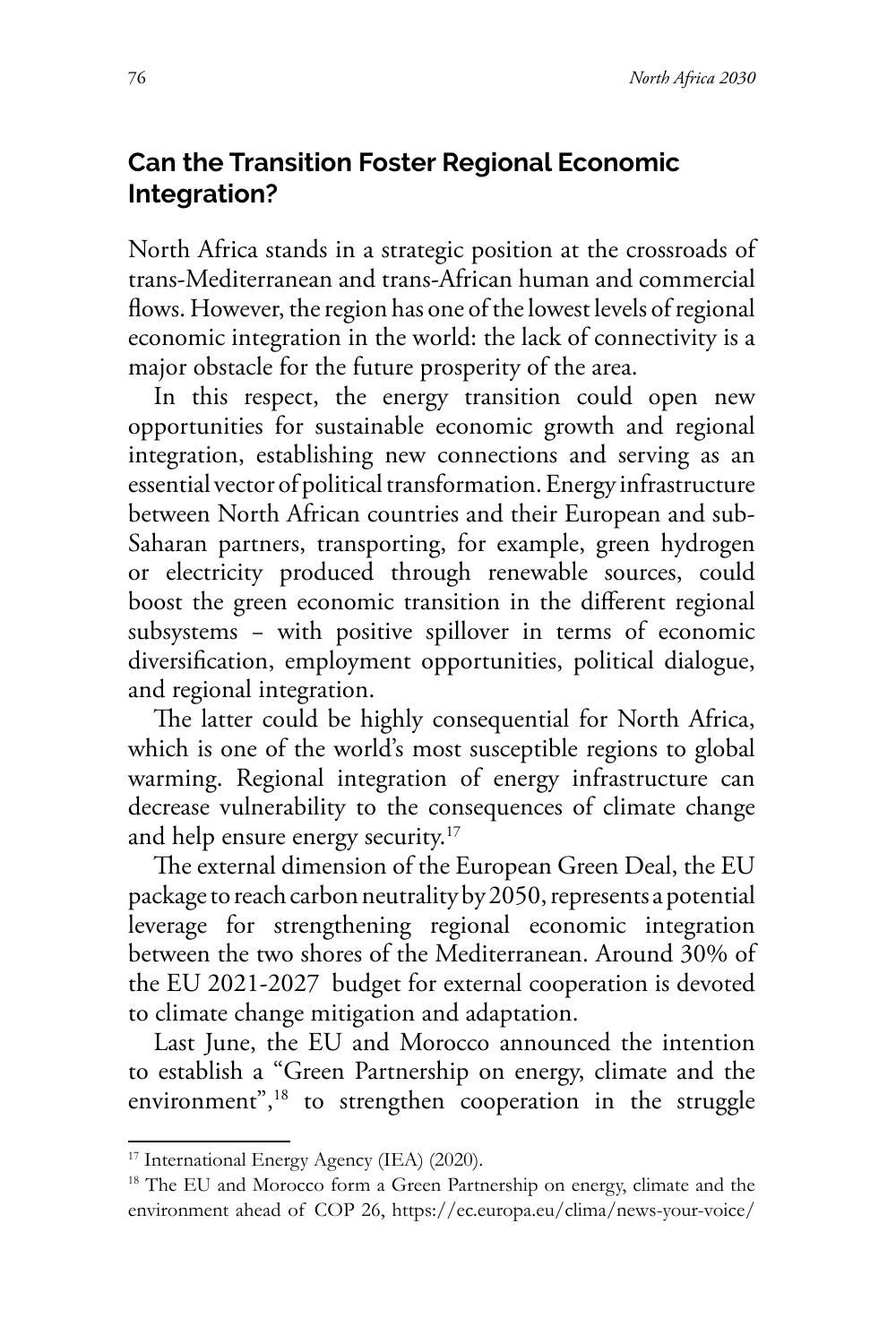against climate change. Similar partnerships could be extended to other countries of the region.

Accelerating the energy transition on its southern shore will help the EU to diversify its energy suppliers, thus increasing its energy security. North African countries hold a strategic position due to their proximity to European energy markets. For instance, the EU Hydrogen Strategy has "an important international dimension that can benefit both North African countries and EU member states by increasing their use of hydrogen".19 Green hydrogen could be produced through the use of renewable sources in North Africa and then exported to Europe using existing gas pipelines: the Maghreb-Europe (between Algeria, Morocco, and Spain); Medgaz (Algeria-Spain); Transmed (Algeria, Tunisia, and Italy); and the Greenstream (Libya-Italy).

Electrical interconnections across the Mediterranean sea will be an additional factor of systemic transformation in the area. Progress toward an integrated Mediterranean electricity market will require new infrastructure for transmission and distribution. While a network of electrical interconnections is already in place between Morocco and Spain, Italy and Tunisia are finalizing a project for an undersea electricity connection that will link up the electrical substations of Partanna, in Sicily, with the corresponding Tunisian substation of Cap Bon.

Electricity from North Africa needs to be clean. In July 2021, the European Union proposed the Carbon Border Adjustment Mechanism, a measure conceived to prevent so-called carbon leakage from EU-based companies that could otherwise move carbon-intensive production abroad to take advantage of lax standards and to accelerate the decarbonization strategies of trading partners.20 Thanks to a new coal-fired plant opened in

news/eu-and-morocco-form-green-partnership-energy-climate-andenvironment-ahead-cop\_en

<sup>19</sup> A. Bennis (2021).

<sup>20</sup> European Commission, "[Carbon Border Adjustment Mechanism"](https://ec.europa.eu/taxation_customs/green-taxation-0/carbon-border-adjustment-mechanism_en.), Taxation and Customs, Fact Sheet of July 14, 2021.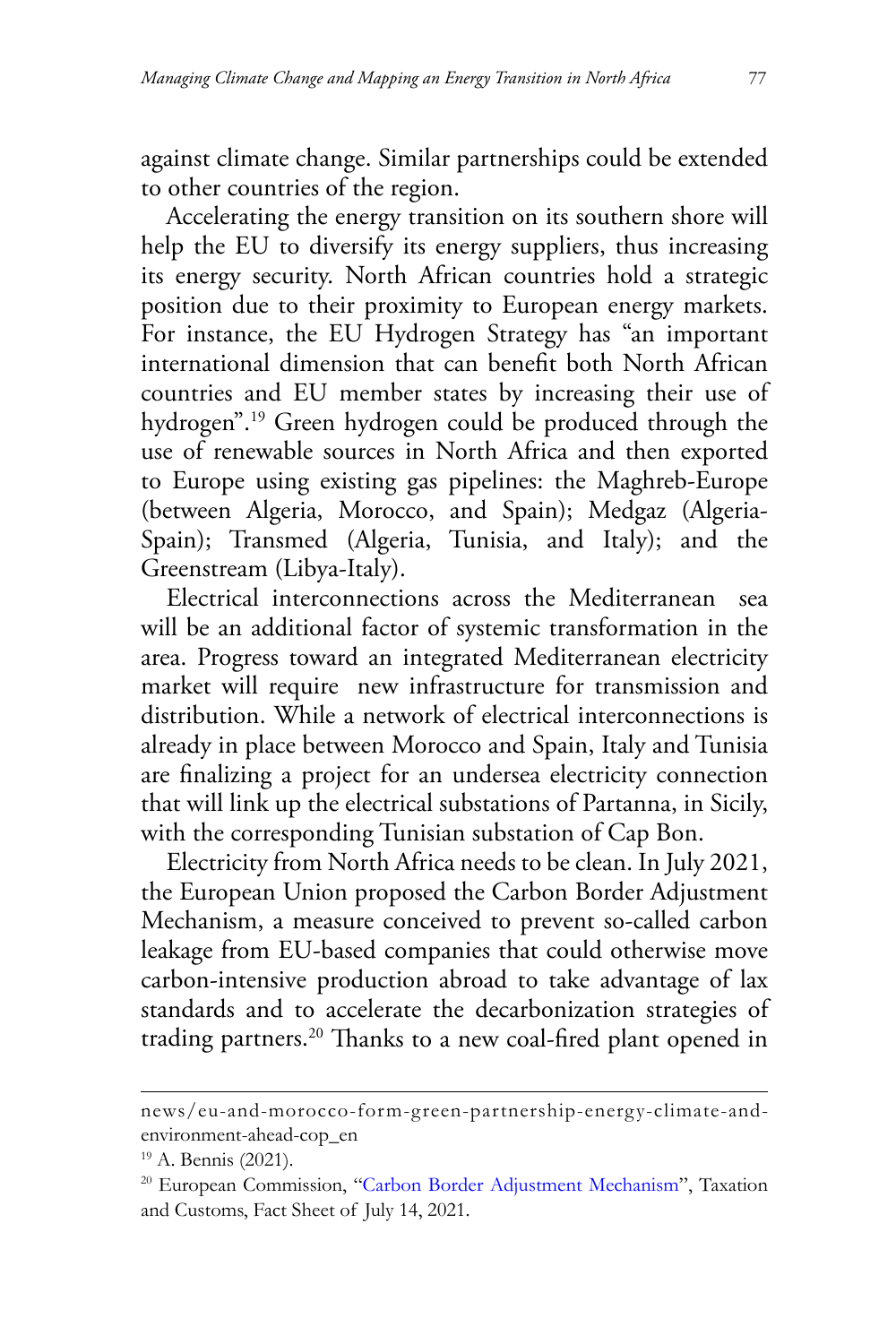Safi at the end of 2018, Morocco began net exporter of electricity to Spain the following year, rising concerns in Madrid over the consequences of the exports of Moroccan "dirty" electricity on its electricity sector.<sup>21</sup>

Cross-border grid interconnections in North Africa are weak, but the region's countries are planning to improve them. It is worth mentioning that the region has successfully achieved near-universal access to electricity and clean cooking, with more than twenty million people gaining access to electricity in the last twenty years.<sup>22</sup>

Algeria recently announced a plan to build direct electricity connections with the Libyan national grid. Egypt plans to export its electricity to Libya, Sudan, Saudi Arabia, Greece, and Cyprus.23 Thanks to recent discoveries of natural gas and its potential in renewable energy, Egypt's surplus capacity could reach an estimated 74.4 GW in the next fifteen years and potentially transform the country into an electricity-trading  $h_{11}h^{24}$ 

Power generation from renewable sources is not the only sector that could improve regional economic integration: the automotive sector is another promising one. At the end of August, Stellantis, a multinational automotive manufacturer, announced that its subsidiary, Opel, will start producing electric vehicles in Morocco.<sup>25</sup> The country, with the capacity to produce more than 700,000 vehicles per year, is the secondleading African manufacturer of vehicles. The model was developed at the Morocco Technical Center in Casablanca. This represents a significant technological shift for the country

<sup>21</sup> J.S. Gonzáles, "[España pide una tasa en toda la UE para frenar la 'energía sucia'](https://elpais.com/economia/2019/05/24/actualidad/1558725430_875077.html) [que llega de Marruecos](https://elpais.com/economia/2019/05/24/actualidad/1558725430_875077.html)", *El País*, May 25, 2019.

<sup>22</sup> International Energy Agency (IEA) (2020).

<sup>23</sup> F. Borsari, *[Egitto: La grande scommessa sull'energia](https://www.ispionline.it/it/pubblicazione/egitto-la-grande-scommessa-sullenergia-29174)*, ISPI Commentary, ISPI, February 5, 2021.

<sup>24</sup> M. Tanchum (2020).

<sup>25</sup> M. Tanchum, *[Morocco's "first in North Africa" electric car production is a European](https://www.mei.edu/publications/moroccos-first-north-africa-electric-car-production-european-manufacturing-gain-over) [manufacturing gain over China](https://www.mei.edu/publications/moroccos-first-north-africa-electric-car-production-european-manufacturing-gain-over)*, Middle East Institute, September 3, 2021.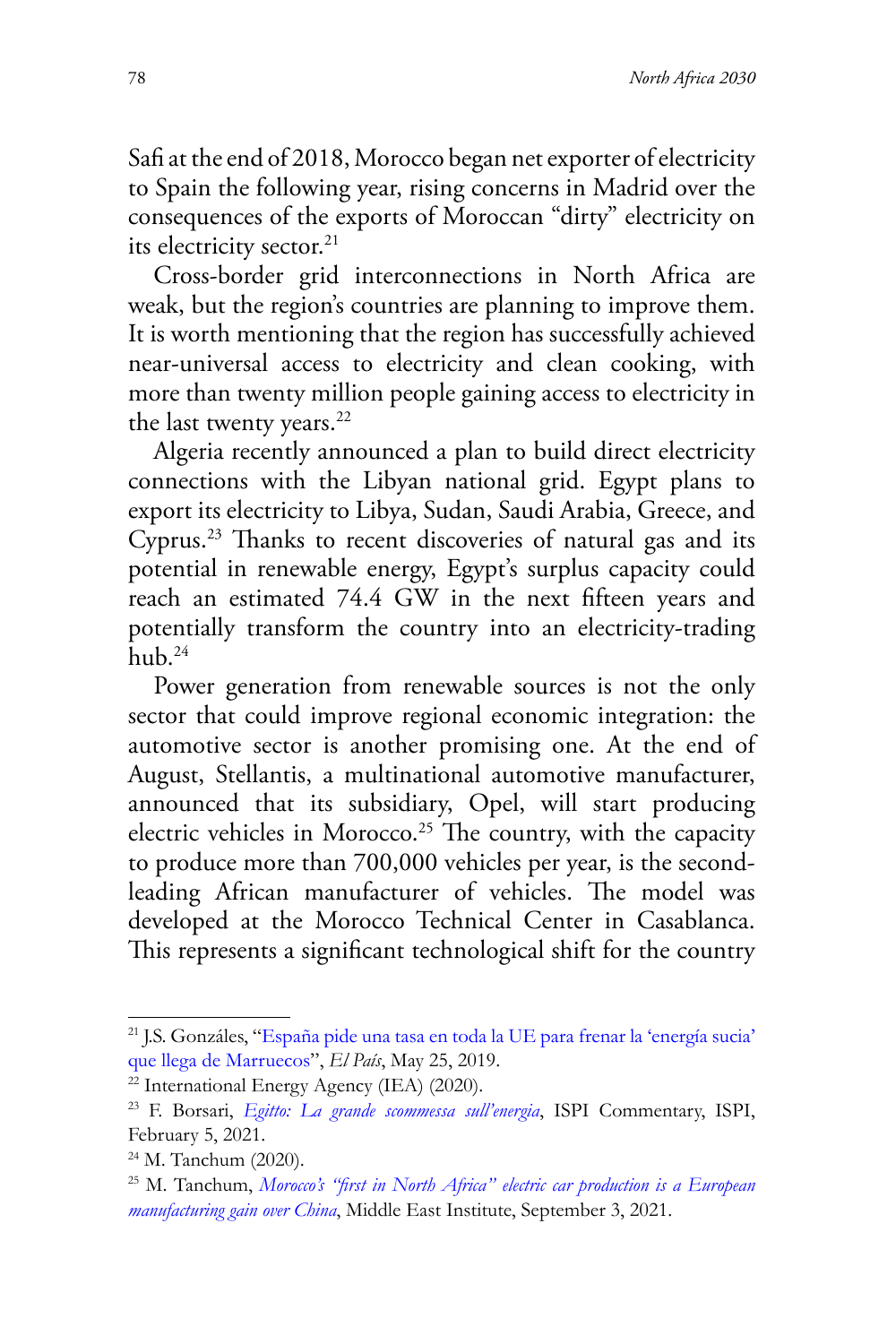and a good example of potential economic synergies with the northern shore of the Mediterranean, with the EU planning to ban the sale of vehicles using the internal combustion engine by 2035. At the same time, Morocco could export electric vehicles to the rapidly expanding car markets in sub-Saharan Africa, thus consolidating its leadership in the green economy.

On the other side of the region, Egypt developed a partnership with Chinese automaker Dongfeng to jointly produce electric vehicles in the country, aiming for an annual production capacity of 25,000 electric cars.

#### **Conclusion**

Decarbonization policies and low-carbon technologies will shape the North African region in the future. The global energy transition will affect the distribution of power, relations between states, the risks of conflicts, and the social, economic, and environmental drivers of geopolitical instability.26

This transition will contribute to the transformation of North African societies in the coming decades. The decarbonization of their economies is urgent as the area will be one of the most affected on the planet by the consequences of climate change. The security and prosperity of the region will be severely impacted by global warming as the region already faces highly interconnected climate risks.

Morocco is the most advanced country in the region in terms of implementing plans for this energy transition. Along with Egypt, the country shares the role of regional leader. Both have developed significant projects in solar and wind energy, and are investing in climate diplomacy as a source of international legitimacy and standing. At the same time, investments in renewable sources of energy are attracting international energy companies to the region, thus contributing to the reinforcement

<sup>26</sup> J.E. Viñuales, "[Géopolitique de la transition énergétique"](https://geopolitique.eu/articles/geopolitique-de-la-transition-energetique/), *Révue Européenne du Droit*, no. 2, Spring 2021.